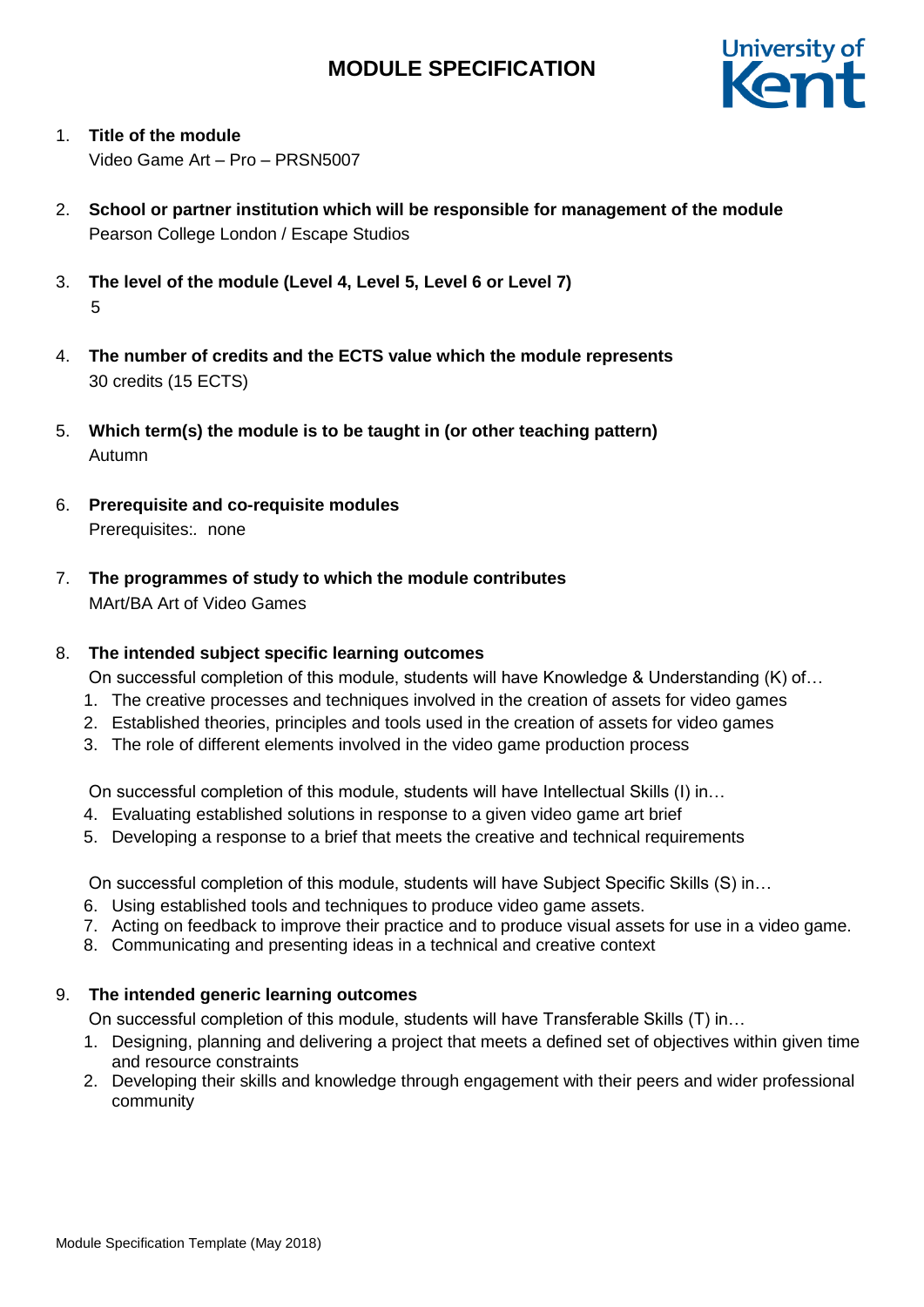

### 10. **A synopsis of the curriculum**

The mobile and web gaming market has exploded in recent years. With revenue from mobile gaming set to overtake that of more traditional console games, the business case for developing more and better games is clear. Students going into the industry need to understand the differing requirements and cultures of these two worlds. Following the core module, here students work to develop the skills and competencies they will need to produce their own games, or work in a team that makes web/mobile games.

The purpose of this module is to develop students' understanding of advanced 3D and 2D techniques in the mobile and web gaming industry for use in a professional environment.

Develop a mobile level with navigation, simple state changes and export to a tablet or web format. The aims are:

- To develop students' understanding of and expertise in video game art techniques for use in a professional game production environment.
- To provide students with an understanding of established video game production processes for mobile/web games
- To develop students' skills in designing, developing and delivering assets for engaging video game content for mobile/web games

Keywords: Video games, 3D, art, design, web, mobile

Outline syllabus:

- The theory and practice of modelling for Games
- Game design for artists
- Unity basics
- LOD's / Batching / Collisions and Culling
- Lighting in Maya / Lighting in Unity
- Light baking and Lightmaps in engine
- Normal maps generation and editing
- Texturing for Games
- Tiling textures and substance
- Multiple UVs and Overlays
- Introduction to Art direction
- Source control and best practice
- ABC of prototyping and the vertical slice

### 11. **Reading List (Indicative list, current at time of publication. Reading lists will be published annually)**

### *Recommended*

- *Level Up!: The Guide to Great Video Game Design Paperback*, Scott Rogers, Wiley (2014)
- *Mastering Autodesk Maya 2016*, Todd Palamar, Autodesk Official Press (2015)
- *Drawn to Life: 20 Golden Years of Disney Master Classes: The Walt Stanchfield Lectures - Volume 1*, Walt Stanchfield, Focal Press (2009)
- *Shaping Interior Space*, Roberto J. Rengel, Fairchild Books (2014)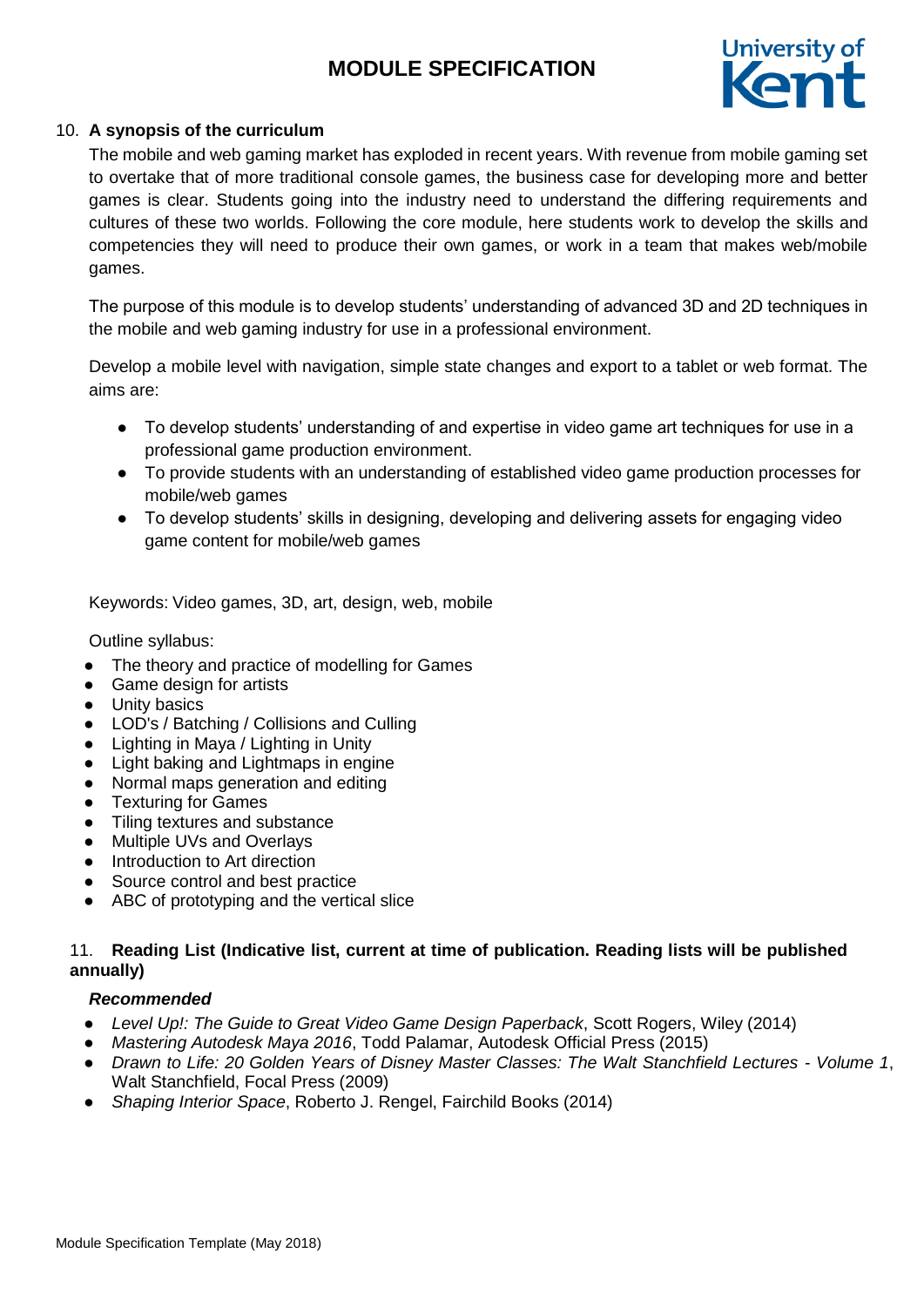

● *Light for Visual Artists: Understanding & Using Light in Art & Design*, Richard Yott, Laurence King Publishers (2011)

## *Electronic*

- <http://kotaku.com/>
- <https://bbrathwaite.wordpress.com/>
- <http://conceptartworld.com/>

### 12. **Learning and teaching methods**

Learning and teaching takes place through four key modes of delivery. These provide a blend of technical skills training, exploration of theory and praxis, application in the studio, and self-directed study and development time. The balance differs depending on the type of module. As this is a Craft module, the balance is skewed in favour of Skills Sessions.

| Total                  | 300 hours    |
|------------------------|--------------|
| Self-Directed          | $c.80$ hrs   |
| Studio Time            | $c. 100$ hrs |
| Tutorials              | c. 20 hrs    |
| <b>Skills Sessions</b> | $c. 100$ hrs |

#### 13. **Assessment methods**

13.1 Main assessment methods

Formative assessment will be provided throughout the module, both in terms of feedback on work in progress during Skills Sessions and Tutorials.

Summative assessment will be based on a Portfolio and Retrospective, and assessed using one or more of the Assessment Types (see Programme Specification).

### **Pitch exercise (Formative, 0%)**

Pitch an initial response to the set brief. Present for formative feedback at a Studio Crit.

### **Progress exercise (Formative, 0%)**

Present work in progress on the assignment for review and feedback a Studio Crit.

### **Assignment 3 – Individual Portfolio (summative) 75%**

The assessment will test Learning Outcomes: K1, K2, K3, I1, I2, S1, S2, S3

The student will be required to create a game environment for mobile/web in response to a given brief. Alongside the game development, they must build a portfolio of progress through the project. This portfolio should be in the form of an online blog and as well as containing written elements it should also contain images and video to help describe the development of the project. The aim is to provide detailed insight into the tools and techniques the student is learning as well as the creative and technical decisions they make. It is expected that they provide some critical analysis of their own work and draw some conclusions from it.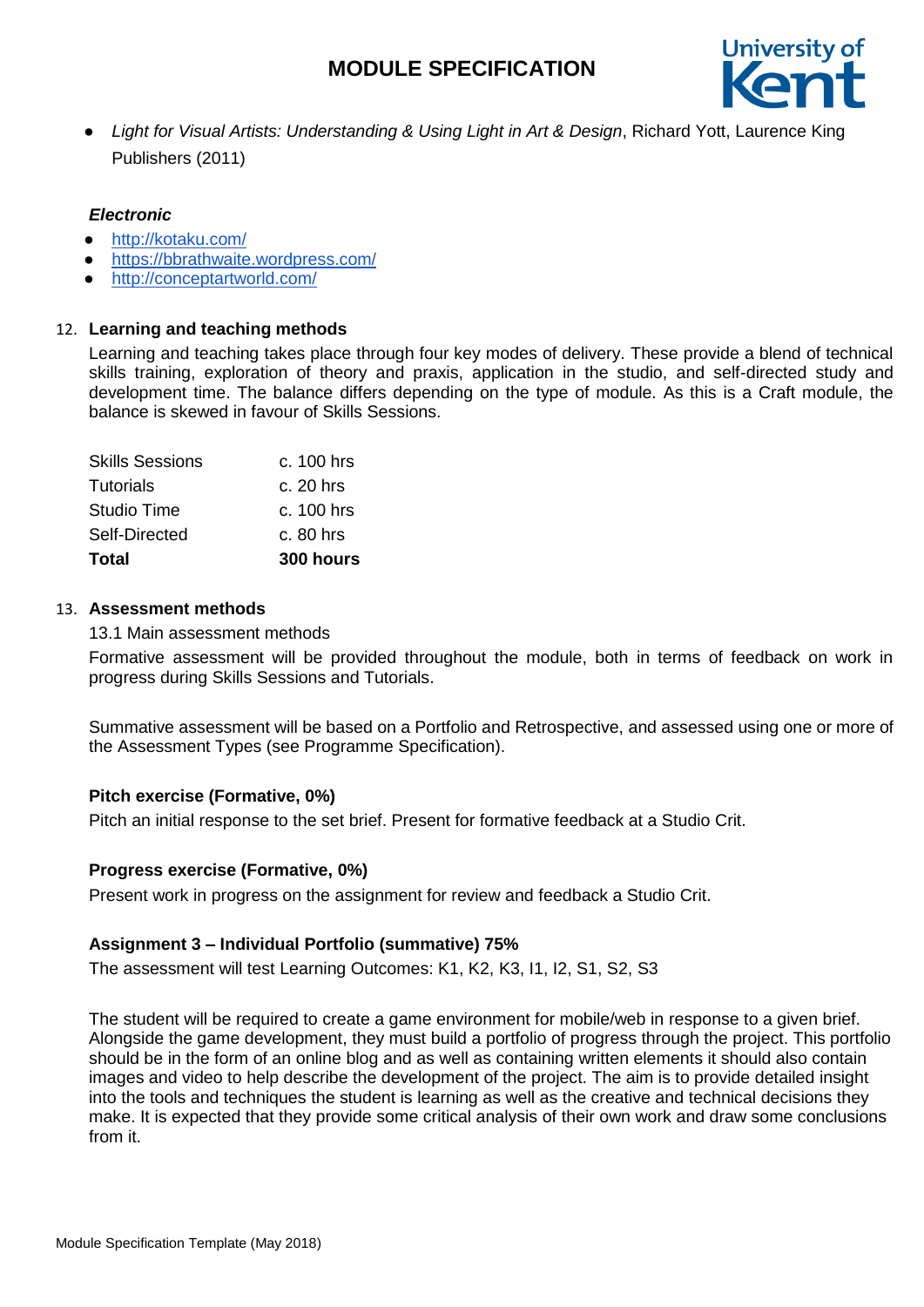

The portfolio will be assessed through a Portfolio Review.

### **Assignment 4: - Individual Retrospective (summative) 25%**

The assessment will test Learning Outcomes: T1, T2

The student will be required to use the learning outcomes as starting points for an enquiry into their work over the course of the module. How does their work relate to established theory and practice? How well did they do? What might they do differently next time? They will need to write their analysis, give themselves a grade based on the grading criteria, and present this for moderation and assessment.

13.2 Reassessment methods

### 14. **Map of module learning outcomes**

| <b>Module learning</b><br>outcome | 8.1 | 8.2      | 8.3 | 8.4 | 8.5 | 8.6      | 8.7 | 8.8      | 9.1 | 9.2          |
|-----------------------------------|-----|----------|-----|-----|-----|----------|-----|----------|-----|--------------|
| Learning/ teaching<br>method      |     |          |     |     |     |          |     |          |     |              |
| <b>Skills Sessions</b>            | X   | X        | X   | X   | X   | $\times$ | X   | $\times$ | X   | $\mathsf{X}$ |
| Tutorials                         | X   | X        | X   | X   | X   | X        | X   | X        | X   | X            |
| Studio Time                       | X   | X        | X   | X   | X   | X        | X   | X        | X   | X            |
| Self-Directed                     | X   | X        | X   | X   | X   | X        | X   | X        | X   | X            |
| <b>Assessment method</b>          |     |          |     |     |     |          |     |          |     |              |
| Individual Portfolio              | X   | $\times$ | X   | X   | X   | X        | X   | $\times$ |     |              |
| Retrospective                     |     |          |     |     |     |          |     |          | X   | X            |

### 15. **Inclusive module design**

The Collaborative Partner recognises and has embedded the expectations of current equality legislation, by ensuring that the module is as accessible as possible by design. Additional alternative arrangements for students with Inclusive Learning Plans (ILPs)/declared disabilities will be made on an individual basis, in consultation with the relevant policies and support services.

The inclusive practices in the guidance (see Annex B Appendix A) have been considered in order to support all students in the following areas:

- a) Accessible resources and curriculum
- b) Learning, teaching and assessment methods

### 16. **Campus(es) or Centre(s) where module will be delivered:**

Pearson College London / Escape Studios